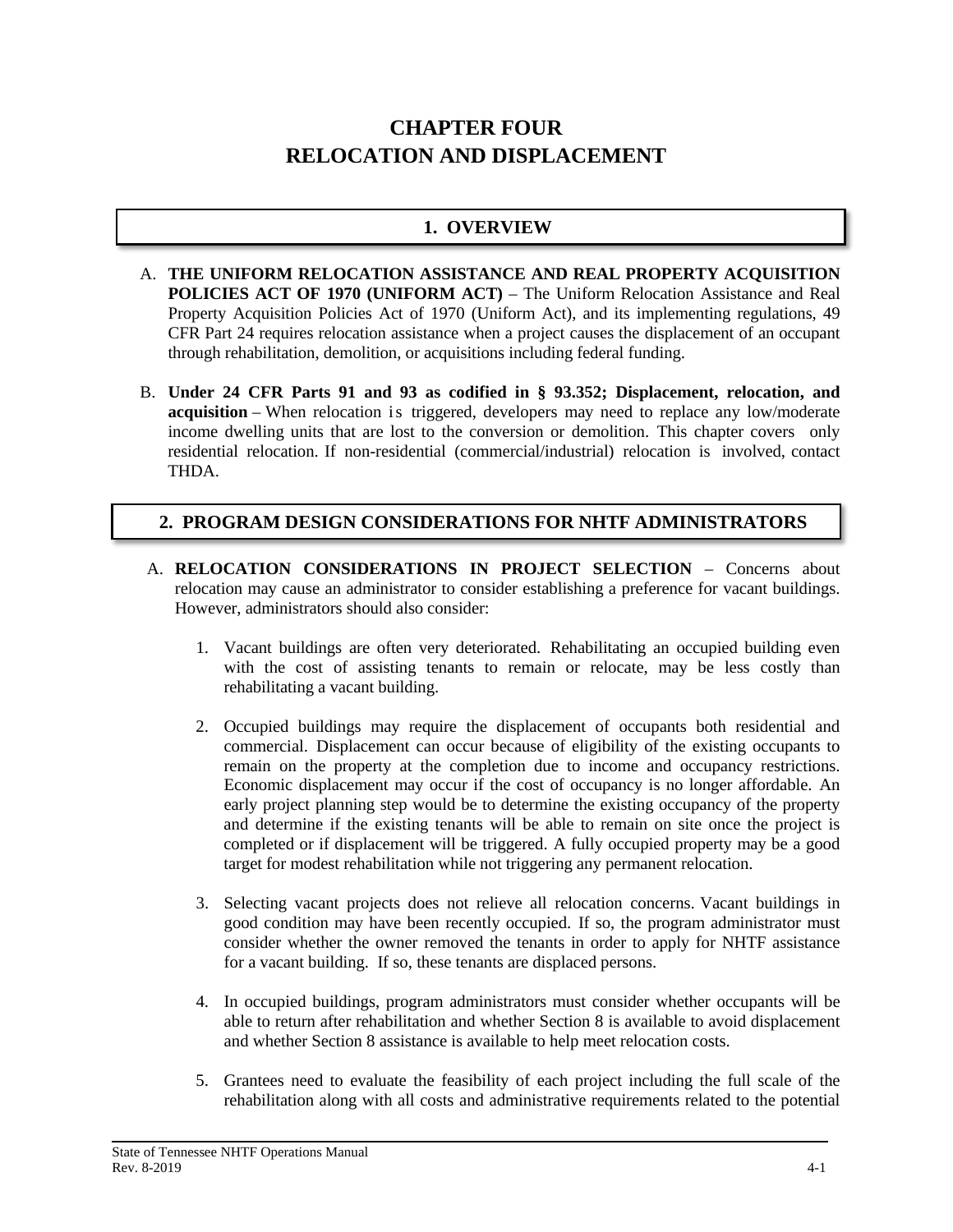displacement. To complete the step grantees will need to gather detailed information about the occupancy of the structure – an existing owner may not have income information for the existing residential tenants. Displacement of commercial tenants can be complicated and expensive.

- B. **MINIMIZING DISPLACEMENT** Consistent with the NHTF rules and THDA's Non-Displacement Plan, each Grantee must insure that it has taken all reasonable steps to minimize the displacement of persons as a result of a project assisted with NHTF funds. To the extent feasible, residential tenants must be provided a reasonable opportunity to lease and occupy a suitable, decent, safe, sanitary, and affordable dwelling unit in the building/complex upon completion of the project.
- C. **NEED FOR SKILLED RELOCATION STAFF** Skilled staff can save the local program money and build goodwill with owners and tenants. Failure to understand and follow relocation requirements can result in unnecessary costs for the local program.
- D. **EARLY DISCUSSIONS WITH OWNERS AND PROGRAM STAFF** It is possible for uninformed owners and staff to take steps that would obligate the local program to provide significant relocation benefits and services. Early briefings for owners and program staff on relocation rules are essential.

# **3. RELOCATION REFERENCE MATERIAL AND RESOURCES**

- A. **HANDBOOK 1378** Handbook 1378, Tenant [Assistance,](https://www.hud.gov/program_offices/administration/hudclips/handbooks/cpd/13780) Relocation and Real Property [Acquisition](https://www.hud.gov/program_offices/administration/hudclips/handbooks/cpd/13780) consolidates relocation requirements for NHTF and other HUD programs in one document. It is available from HUD Field Offices or by contacting THDA.
- B. **INFORMATIONAL BOOKLETS** HUD informational booklets for persons who are displaced or whose property is to be acquired are available from HUD Field Offices or by contacting THDA.

#### C. **HUD WEBSITE** –

[https://www.hud.gov/program\\_offices/comm\\_planning/affordablehousing/training/web/relocati](https://www.hud.gov/program_offices/comm_planning/affordablehousing/training/web/relocation/planning) [on/planning](https://www.hud.gov/program_offices/comm_planning/affordablehousing/training/web/relocation/planning)

# **4. UNIFORM RELOCATION ACT REQUIREMENTS**

- A. **TRIGGERING URA** URA requirements are triggered at the time the owner's proposal is submitted and additional requirements are triggered at the time the agreement is signed between the owner and the grantee.
- B. **TREATMENT OF DISPLACED PERSONS** Treatment of displaced persons depends upon whether the displaced person is a tenant or owner; a business or family; has income above or below the Section 8 Lower Income Limit.
- C. **TEMPORARY RELOCATION OF RESIDENTIAL TENANTS** Residential tenants who will not be required to move permanently but who must relocate temporarily for the project must be provided reimbursement for all reasonable out-of-pocket expenses incurred in connection with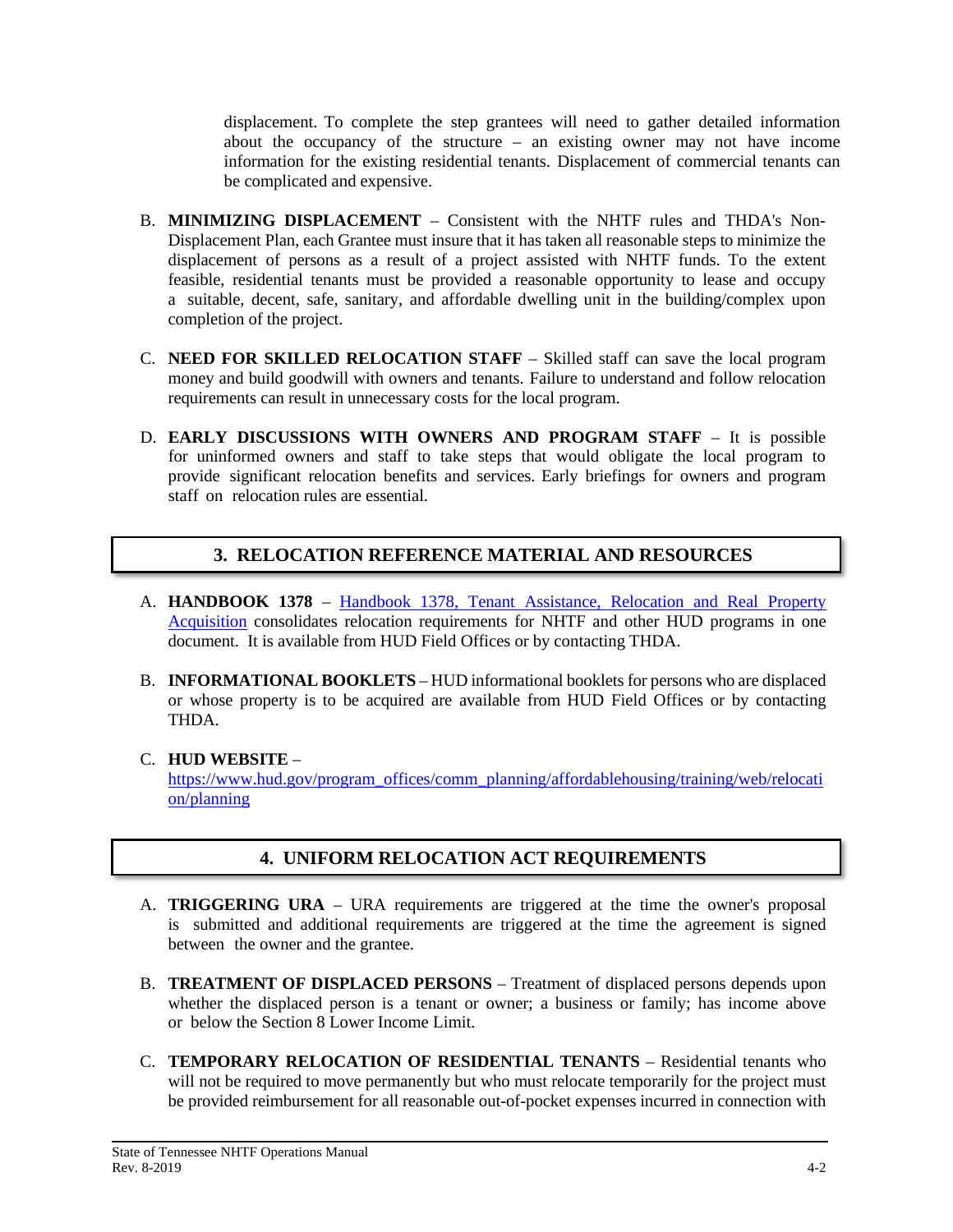the temporary relocation, including the cost of moving to and from the temporarily occupied housing and any increase in monthly rent/utility costs.

- 1. In addition, these tenants must also be provided with:
	- a. Appropriate advisory services, including advance written notice of the date and approximate duration of the temporary relocation;
	- b. The location of the suitable, decent, safe and sanitary dwelling to be made available for the temporary period; Tenants with special needs such as mobility or sensory impairments will need to be placed in appropriate temporary relocation units;
	- c. The terms and conditions under which the tenant may lease and occupy a unit in the building/complex upon completion of the project.
	- d. An offer of permanent relocation assistance if the relocation continues in excess of one year.
- D. **DISPLACED PERSON** A person (family individual, business, non-profit organization or farm, including any corporation, partnership or association) that moves from the real property or moves personal property from real property, permanently, as a direct result of acquisition, rehabilitation, or demolition for a project assisted with NHTF funds. This includes any permanent, involuntary move for an assisted project, including any permanent move from the real property that is made:
	- 1. After notice by the owner to move permanently from the property, if the move occurs on or after:
		- a. The date of the submission of an application to the State or HUD, if the applicant has site control and the application is later approved; or
		- b. The date the State approves the applicable site, if the applicant does not have site control at the time of the application; or
		- c. Before the date described in paragraph  $4.4(1)(a-b)$  above if the State or HUD determines that the displacement resulted directly from acquisition, rehabilitation or demolition for the project; or
		- d. By a tenant-occupant of a dwelling unit, if any one of the following situations occurs:
			- i. The tenant moves after execution of the agreement covering the acquisition, rehabilitation or demolition and the move occurs before the tenant is provided written notice offering the tenant the opportunity to lease and occupy a suitable, decent, safe and sanitary dwelling in the same building/complex upon completion of the project under reasonable terms and conditions. Such reasonable terms and conditions must include a term of at least one year at a monthly rent and estimated average utility costs that do not exceed the greater of:
				- 1) The tenant's monthly rent before such agreement and estimated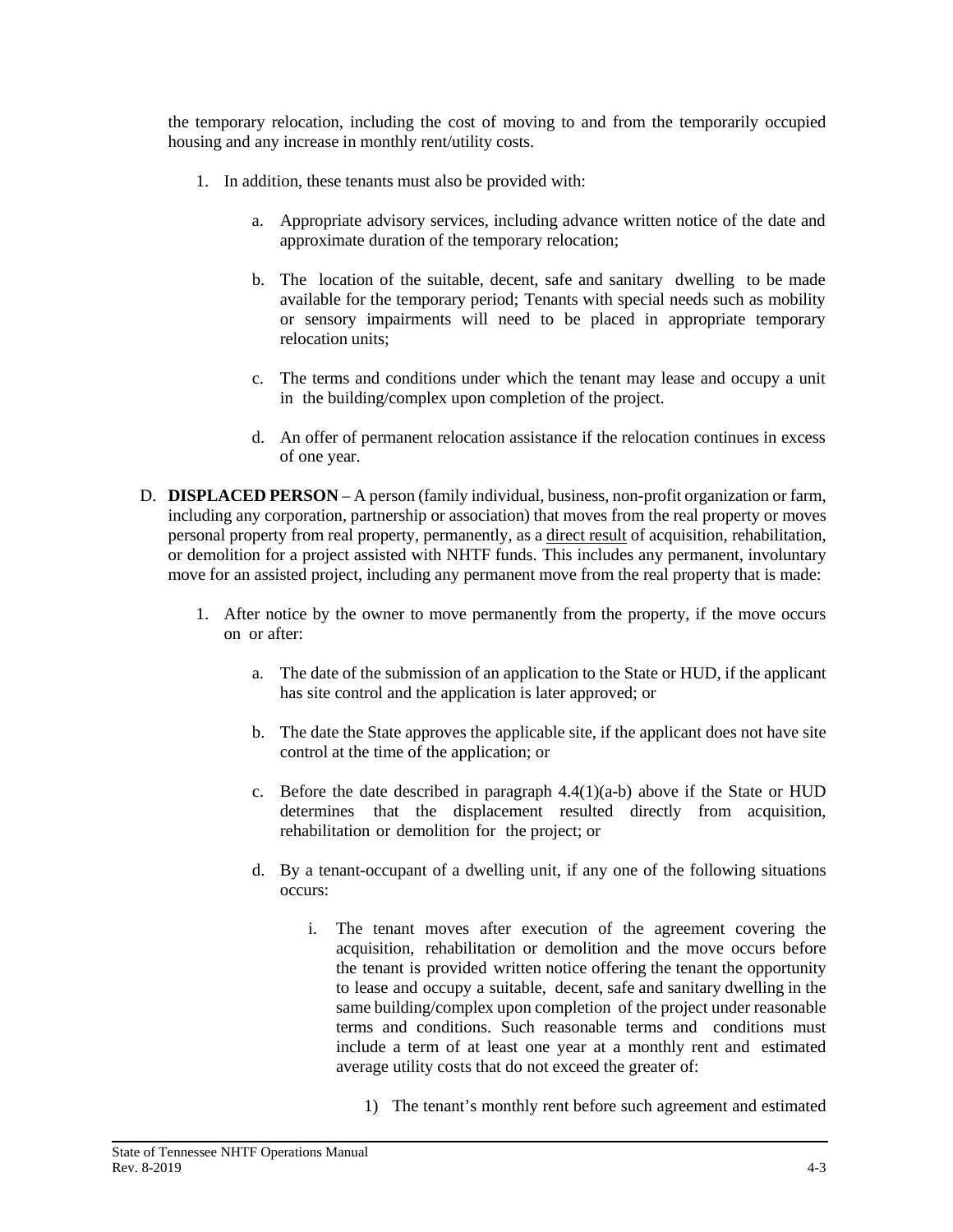average monthly utility costs; or

- 2) The total tenant payment, as determined under 24 CFR 813.107, if the tenant is low-income, or 30% of gross household income, if the tenant is not low-income;
- ii. The tenant is required to relocate temporarily, does not return to the building/complex, and either:
	- 1) The tenant is not offered payment for all reasonable out-ofpocket expenses incurred in connection with the temporary relocation: or
	- 2) Other conditions of relocation are not reasonable: or
- iii. The tenant is required to move to another dwelling unit in the same building/complex but is not offered reimbursement for all reasonable out-of- pocket expenses incurred in connection with the move, or other conditions of the move are not reasonable.

#### E. **NON-DISPLACED PERSON** – A person *does not qualify as a displaced person if:*

- 1. The person has been evicted for cause, based upon a serious or repeated violation of the terms and conditions of the lease or occupancy agreement, violation of applicable federal, State or local law, or other good cause, and the State determines that the eviction was not undertaken for the purpose of evading the obligation to provide relocation assistance. The effective date for any termination or refusal to renew must be preceded by at least 30 days advance written notice to the tenant specifying the grounds for the action.
- 2. The person moved into the property after the submission of the application but, before signing a lease and commencing occupancy, was provided written notice of the project, its possible impact on the person (e.g., the person may be displaced, temporarily relocated, incur a rent increase), and the fact that the person would not qualify as a "displaced person" (or for any assistance under this section) as a result of the project;
- 3. The person is ineligible under 49 CFR 24.2(g)(2); or
- 4. HUD determines that the person was not displaced as a direct result of acquisition, rehabilitation, or demolition for the project.
- F. **INITIATION OF NEGOTIATIONS** For purposes of determining the formula for computing replacement housing assistance to be provided under the Uniform Relocation Act to a tenant displaced from a dwelling as a direct result of private-owner rehabilitation, demolition or acquisition of the real property, the term initiation of negotiations means the following:
	- a. When a Federal or State Agency is acquiring the property, the initiation of negotiations means the initial written offer of compensation to purchase the property from the owner. If the Federal or State Agency issues a notice of intent to acquire the property but the person moves out before the written purchase offer, the initiation of negotiations means the actual move of the person from the property.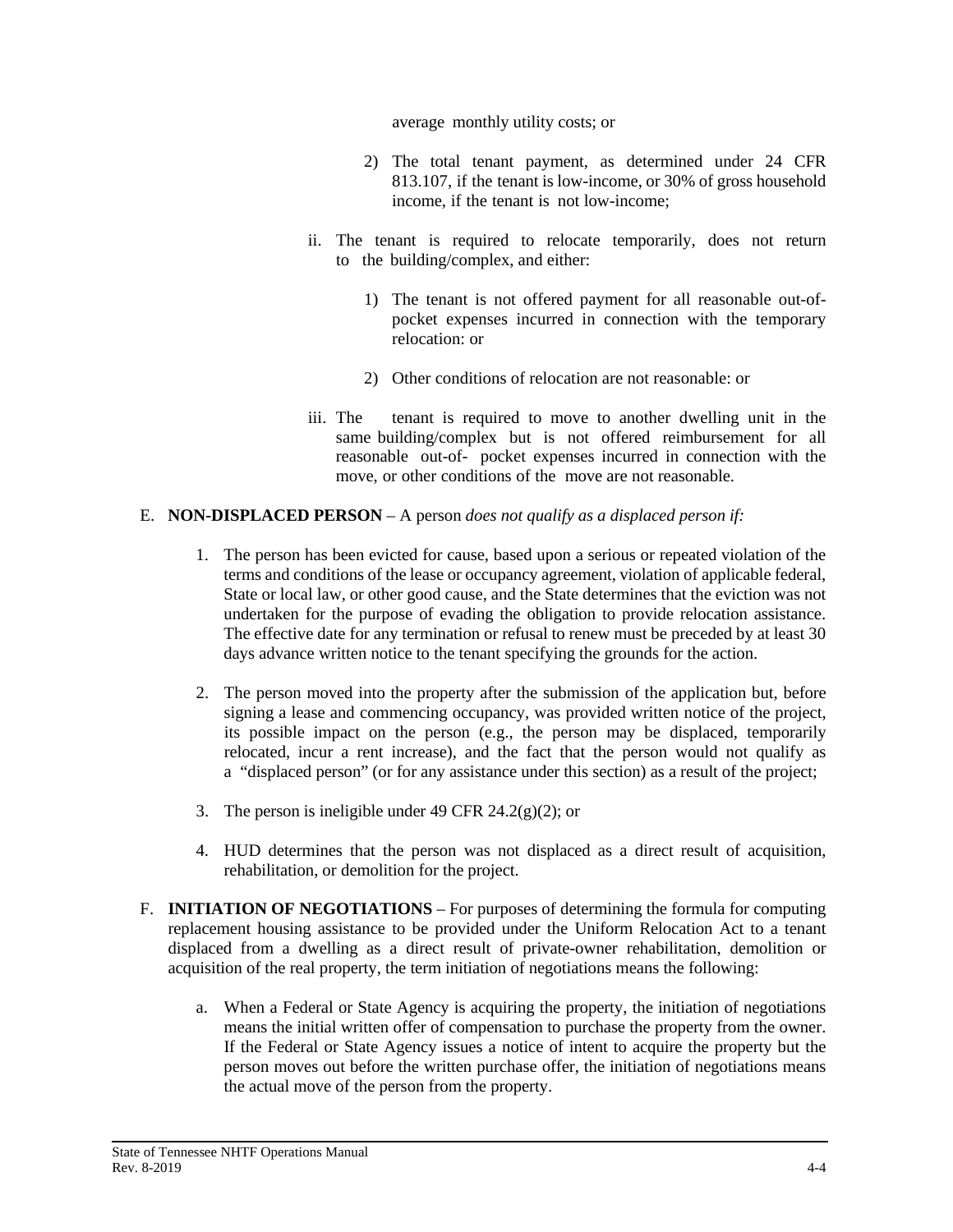- 2. When the displacement occurs due to rehabilitation, demolition or a private acquisition, the initiation of negotiations means the Notice of Eligibility for Relocation or if there is no notice, the actual move of the person.
- 3. When the Federal Government, working under the Comprehensive Environmental Response Compensation and Liability Act of 1980, elects to permanently relocate persons to protect public health and welfare, the initiation of negotiations means the formal announcement or advisory.
- 4. When the Agency acquiring the property is receiving Federal financial assistance for project costs, but not the actual acquisition, the initiation of negotiations means the execution of the written agreement between the Agency and the property owner.
- G. **ADVISORY SERVICES** Relocation advisory services must be offered and shall include such measures, facilities, and/or services as may be necessary or appropriate to:
	- 1. Determine the need of displaced persons for relocation assistance.
	- 2. Provide current and continuing information on availability, prices, and rentals of comparable replacement properties and housing. A displaced person must be advised of his or her rights under the Fair Housing Act (42 U.S.C. 3601-19) and, if the comparable replacement dwelling used to establish the amount of the replacement housing payment to be provided to a minority person is located in an area of minority concentration, the minority person also must be given, if possible, referrals to comparable and suitable, decent, safe and sanitary replacement dwellings not located in such areas.
	- 3. Assure that, prior to displacement, decent, safe and sanitary comparable replacement dwellings will be available to displaced persons.
		- a. Decent, safe and sanitary are defined as meeting local housing and occupancy codes, or where those do not exist, Section 8 Existing Housing Standards. The unit must also be free of lead-based paint hazards. If the person being displaced is disabled, reasonable accommodations must be made specific to the disability.
		- b. Comparable units refer to size, condition, type of neighborhood, and access to employment, public and commercial facilities.
	- 4. Ensure that the "decent, safe, and sanitary comparable dwelling" is affordable and available to displaced persons.
		- a. The replacement unit actually selected must be standard and it may be a better unit than the displaced unit. So, if the displacee chooses to relocate to a better unit, the Grantee should base the relocation payment on the difference between the most comparable unit and the displaced unit or ability to pay, and not on the cost of the unit that the displacee wants to move in.
		- b. Affordable means that the monthly housing costs shall not exceed 30% of the household's income with the replacement housing payments.
	- 5. Inspect the actual replacement unit selected by the client to ensure it meets "decent, safe, and sanitary" requirements along with any identified special accommodation needs such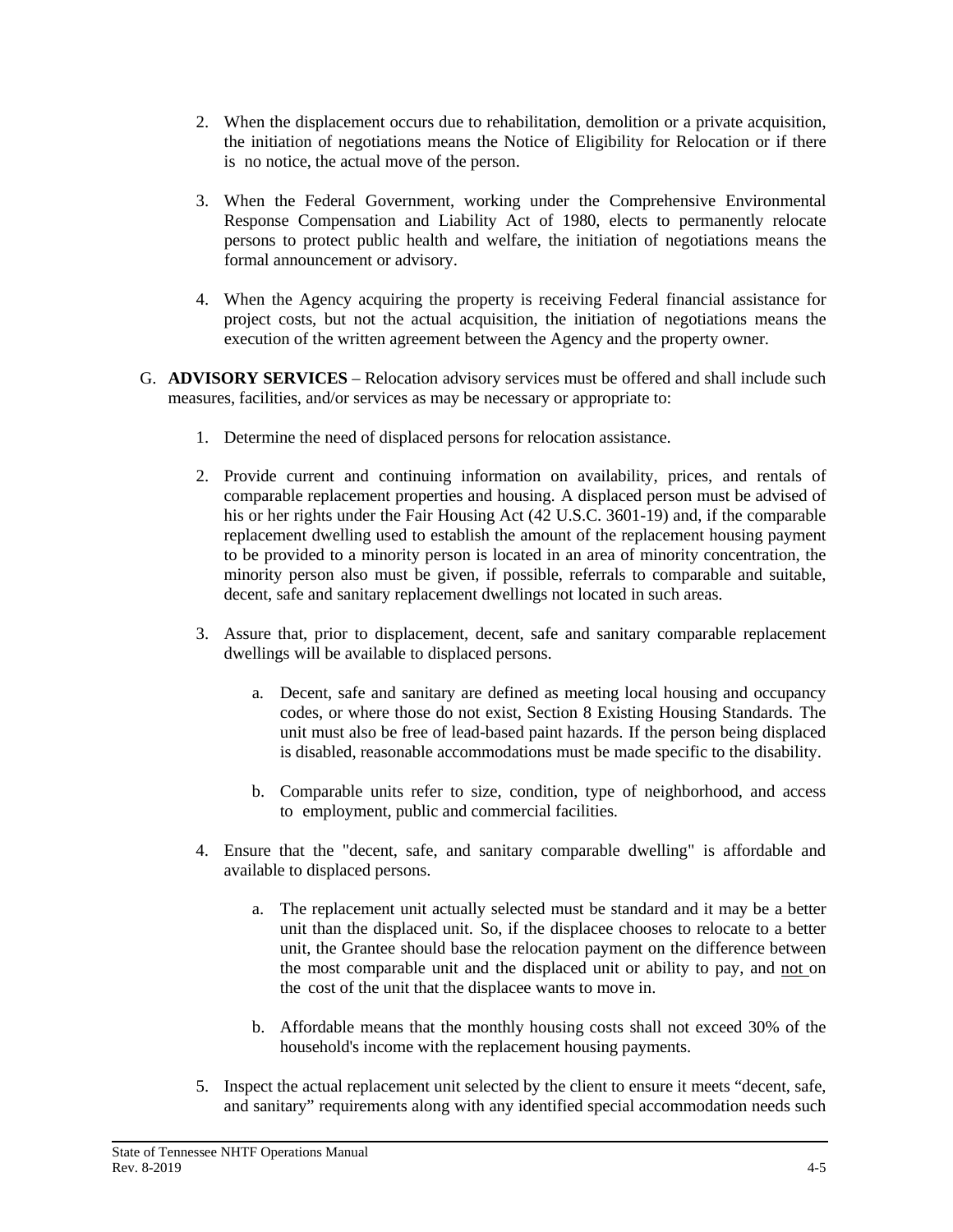as accessibility modifications

- 6. Supply information concerning Federal and State housing programs and services.
- 7. Provide counseling to affirmatively further fair housing. The regulations require that the Grantee make available to low income and minority families special counseling and related services, e.g., transportation services. The Grantee may secure these services through fair housing or civil rights groups.
- 8. Provide other advisory services to displaced persons in order to minimize hardships.
- H. **BENEFITS AS RIGHTS UNDER THE UNIFORM ACT** The Grantee should stress that the benefits under the Uniform Act are "rights" to which the individual is entitled and that the Grantee's job is to ensure that all displacees receive the maximum amount of benefits to which they are entitled.
	- 1. It should also be explicitly stated that there are no income or need criteria for benefits. All persons, regardless of income level, are eligible if they are relocated.
	- 2. Certain benefits may be prorated for unrelated individuals living together.
- I. **NOTICE REQUIREMENTS** All occupants must receive timely notices explaining whether or not they will be displaced. This applies to REHABILITATION AS WELL AS ACQUISITION projects. *Failure to issue appropriate notices in a timely fashion may result in relocation payments made where they would otherwise not have been required.*
	- 1. The **General Information Notice** must be provided as soon as is feasible after application, and must explain that the project has been proposed, and caution the occupant not to move prematurely. Additional information should also be included in this notice.
	- 2. The **Move-in Notice** informs prospective tenants before moving into potential projects that they may be displaced and that they will not be entitled to assistance.
	- 3. A **Notice of Non-displacement** or a **Notice of Eligibility for Relocation Assistance** must be issued at the time the project agreement is executed. For a rehabilitation project, this refers to the execution of the funding agreement between the Grantee and the owner. For acquisition, this is when an agreement is executed between the purchaser and the seller.
	- 4. The **Temporary Relocation Notice** informs households who will be temporarily relocated of their rights and of the conditions of their temporary move.
	- 5. The **Notice of Eligibility** informs households to be displaced of their rights and levels of assistance under the URA.
	- 6. The **90 and 30 Day Notices** inform displaced households of the day by which they must vacate the property. Note that displaced households may not normally be given less than 90 days to vacate their residence. The 90 Day Notice can be incorporated into the Notice of Eligibility. The 30 Day Notice may be used in certain circumstances.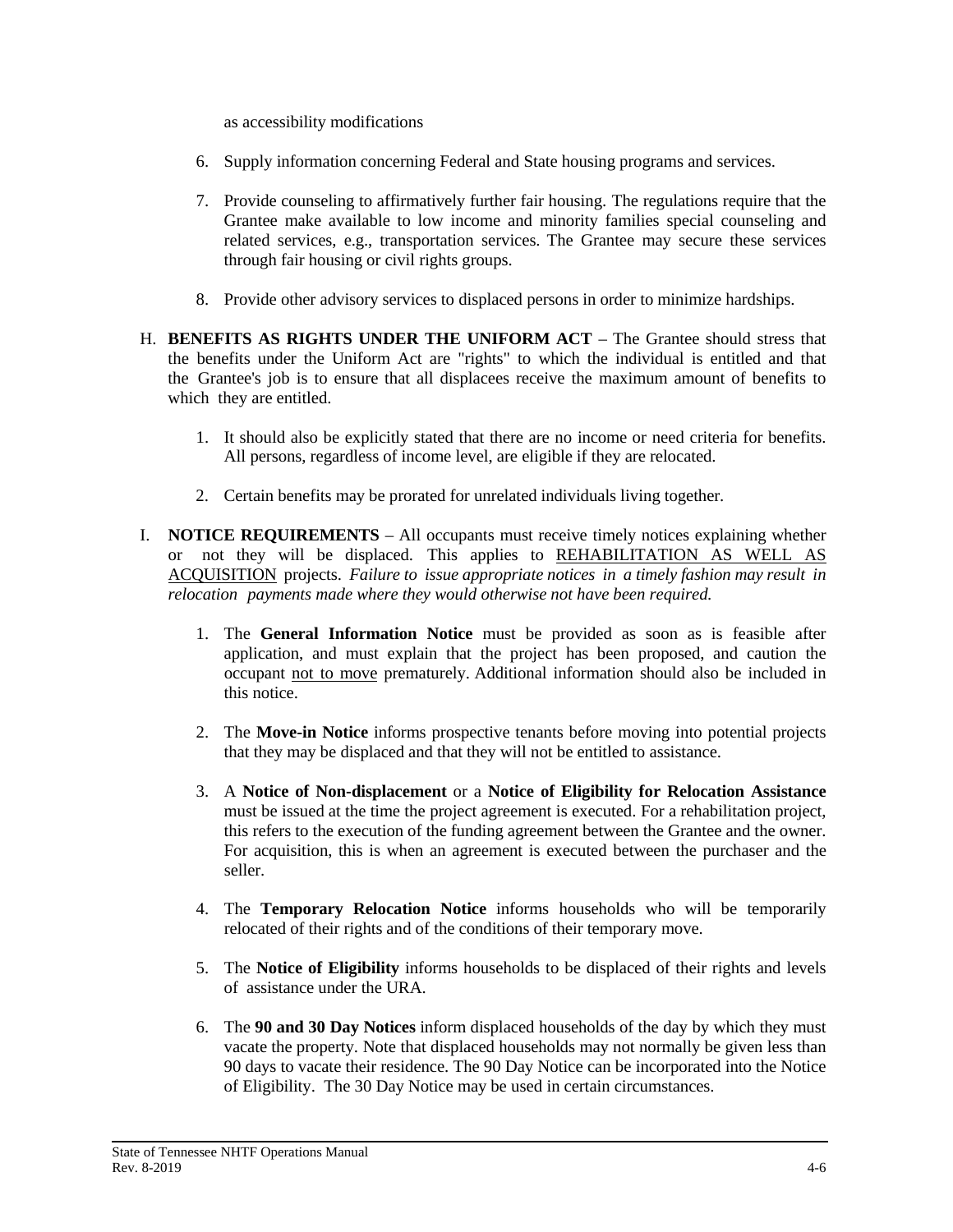#### J. **STEPS IN PROVIDING RELOCATION ASSISTANCE**

- 1. Design and adopt the relocation assistance program guidelines which address eligibility, payments, counseling services, grievance procedures and operating procedures. They must be written in language that is understandable. If English is not the primary language of the displacee, foreign language translations must be made available.
- 2. Identify individuals to be relocated as soon as possible and any special considerations to special populations, i.e., minorities, the elderly, large families or persons with disabilities.
- 3. All notices must:
	- a. Be written in plain understandable language. If individuals do not speak English, the Grantee must make all notices available in appropriate translations;
	- b. Be hard delivered with receipt documented, or sent certified mail, return receipt requested; and
	- c. Contain the name and phone number of a person who may be contacted for answers to questions or other needed help.
- 4. Interview each recipient to determine his/her need for assistance. A sample interview format is provided to show the type of information that is required. During this interview, review the relocation process with the relocatees and ensure that they understand the process. Special attention should be given to:
	- a. The assistance to be provided;
	- b. The benefits available;
	- c. The fact that replacement housing payments cannot be made unless the household relocates to a standard unit;
	- d. The importance of keeping in touch with the Grantee; and
	- e. The need to notify the Grantee before they move.
- 5. Prepare the relocation record.
- 6. Determine replacement housing needs. All comparable units must be decent, safe, and sanitary, as defined above. In addition, they must be affordable.
- 7. Inventory available housing. The Grantee shall prepare an inventory of available housing which meets the identified needs. Please note that the regulations require that the Grantee make comparable replacement housing available to low income or minority relocatees in areas that do not have concentrations of either low or minority households, if such opportunities are available. This means that if there are vacant, standard affordable units available in middle/upper income areas or predominantly white areas of the city/county, low income or minority relocatees must be given replacement housing choices in those areas before the Grantee can give such relocatees a 90-Day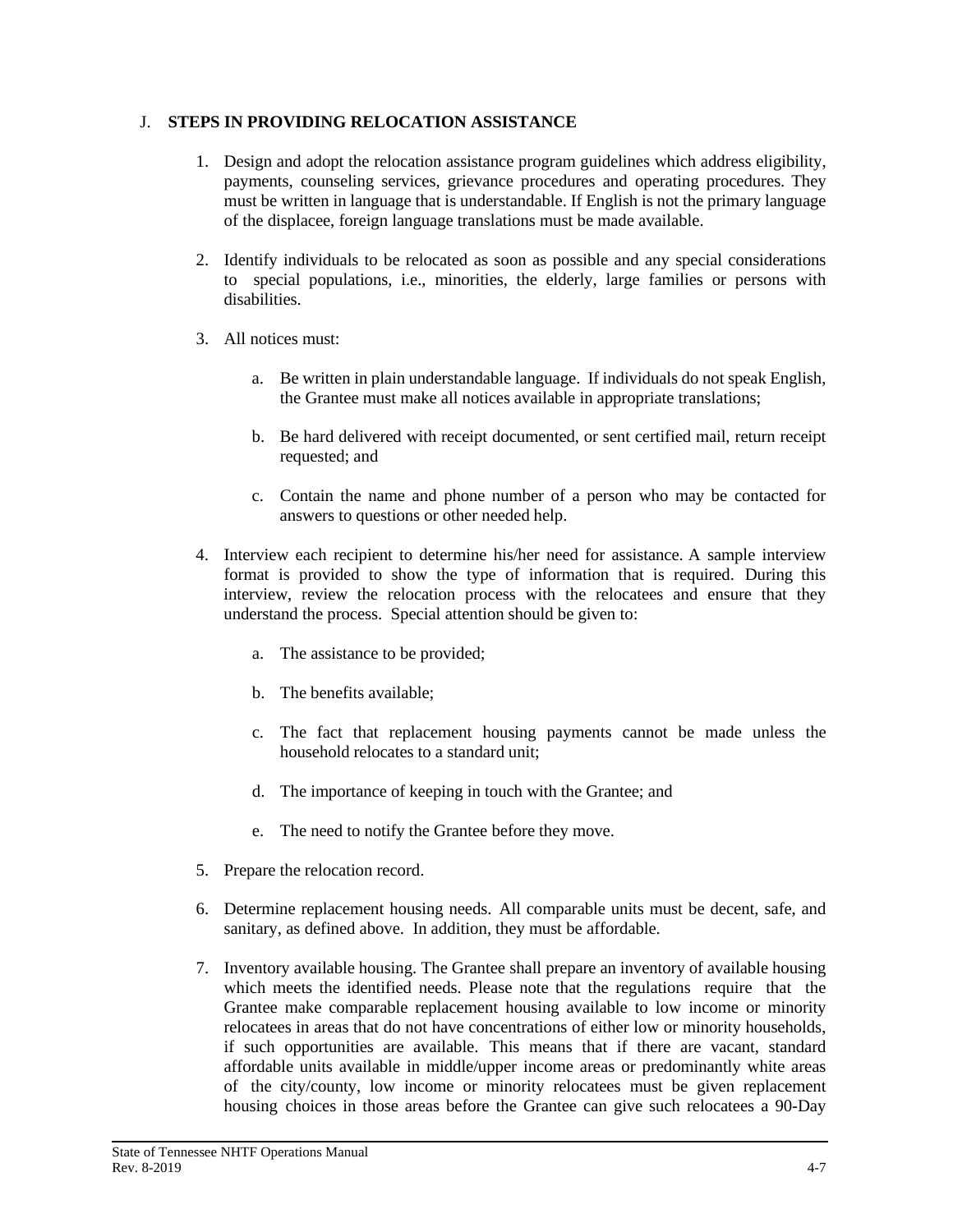Notice to Vacate.

- 8. Send a "Notice of Eligibility" at initiation of negotiations.
- 9. If the occupant is going to be able to continue to reside in the building or in a nearby building located on the same site, the occupant must be sent a Notice of Non-Displacement.
- 10. Provide assistance in securing suitable units. The process of finding suitable housing will involve continuous contact with displacees to solicit information, establish rapport, provide referrals to re-housing resources, accompany displacees to inspect possible dwellings, etc.
	- a. Up-to-date information on the availability, prices, and rentals of comparable sales and rental housing must be provided.
	- b. All units must be inspected and certified as meeting code before being placed on a referral list.
	- c. The Grantee must offer transportation to displaced persons to inspect the units to which they are referred.
	- d. The Grantee must provide assistance in cases of housing discrimination. While it need not become a prosecutor, the Grantee must press displacee's claims of discrimination.
- 11. Complete processing claims and make payments.
	- a. If the Grantee has made a reasonable choice of suitable replacement housing opportunities available to the relocated, the Grantee may issue the 90-Day Notice to Vacate. The date on which the property must be vacated cannot be less than 30 days after the Grantee has obtained title to the property or legal right of possession, whichever comes earlier.
	- b. Payments should be issued within 30 days following the submission of sufficient documentation to support the claim.
	- c. Advance payments must be made where they would avoid or reduce a hardship. When advance payments are made, the Grantee must document that the payment was used for the purpose intended.
	- d. The Grantee should have the recipient sign a letter acknowledging receipt of relocation payments.
- 12. If relocation has not been completed within 6 months of the date of issuance of the Notice of Eligibility, the Grantee must document in its files the reason for the delay and a plan for timely completion.
- 13. If the relocation involves inhabitants of mobile homes, the Grantee should follow the procedures contained in the part of the regulations pertaining to mobile home occupants (49 CFR Part 24 Subpart F).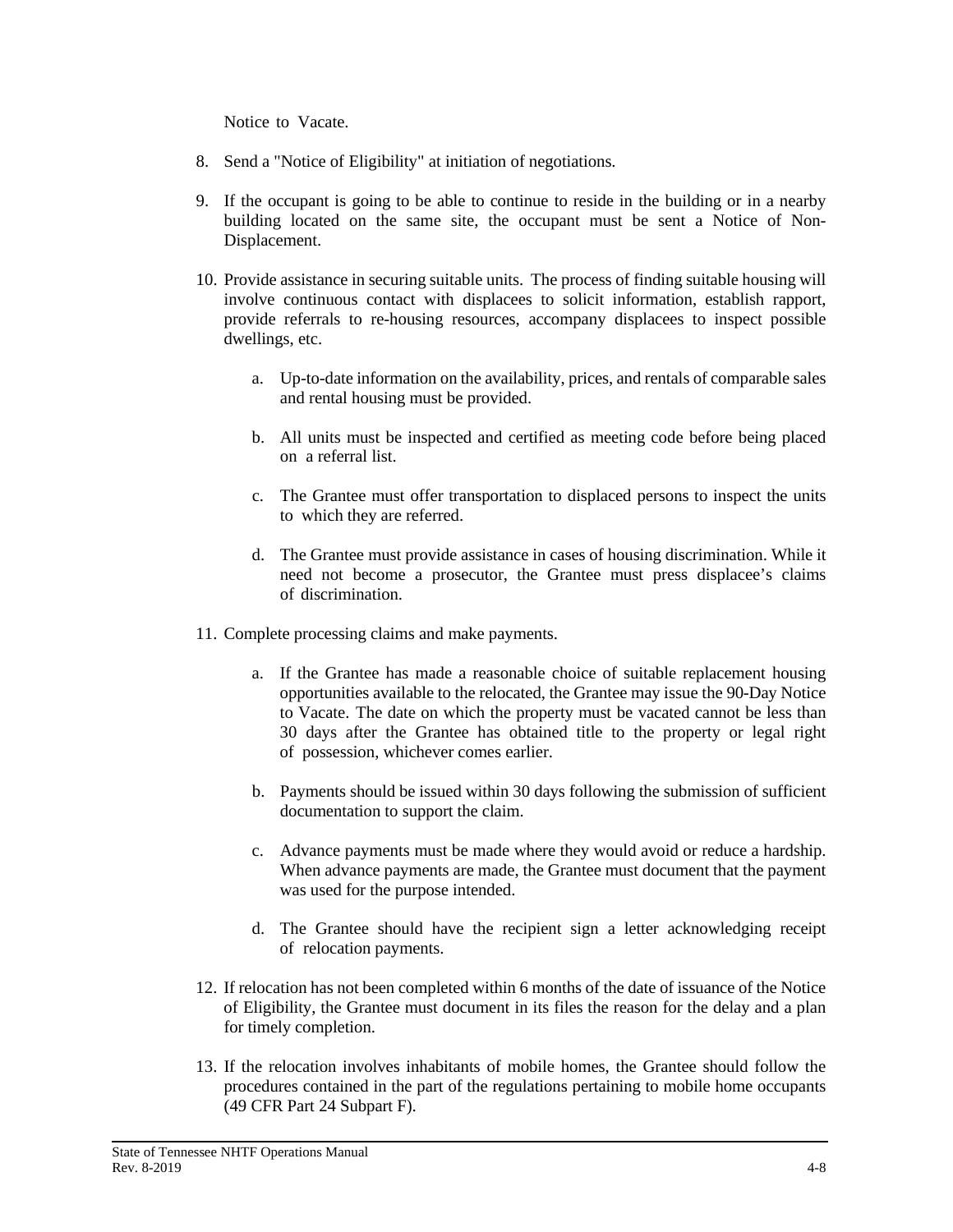14. The Agency may not suggest or request a waiver of relocation assistance. If a displaced person has been advised of all relocation payments and assistance to which they are entitled and still refuses to accept some or all of the assistance, the Agency should document the refusal in writing.

### K. **PAYMENTS**

- 1. **MOVING COSTS** All displaced persons are eligible for moving costs. The displaced person can choose to receive either:
	- a. A fixed moving expense, based upon number of rooms in the residence. Any person displaced from a dwelling or seasonal residence, is entitled to receive an expense as an alternative to a payment for actual moving and related expenses. This allowance is determined according to the applicable schedule approved by the Federal Highway Administration.
	- b. Actual moving and related expenses, supported by bills and other documentation that cover actual moving costs for: (1) transportation of the displaced person and personal property for a distance up to 50 miles unless it is determined that relocation beyond 50 miles is justified; (2) packing and unpacking personal property; (3) disconnecting, dismantling, reassembling and reinstalling relocated household appliances and other personal property; (4) storage of the personal property for a period not to exceed 12 months unless it is determined a longer period is necessary; (5) insurance in connection with move and storage; and (6) other costs related to the move if approved by the Grantee as reasonable.
- 2. **REPLACEMENT HOUSING PAYMENTS UNDER THE URA** These payments are available to owner-occupants and tenants that meet the following conditions:
	- a. A displaced 180-day owner-occupant who relocatesto an ownership unit is eligible for a replacement housing payment. The payment represents the combined cost of:
		- i. The cost difference between the acquisition price and the lesser of the actual unit plus purchase price and the decent, safe, and sanitary comparable replacement unit;
		- ii. Increased costs;
		- iii. Eligible incidental settlement (closing) costs; and
		- iv. May not exceed \$22,500.
		- b. A tenant or owner-occupant who has occupied the property for 90 days who relocates into a rental unit is eligible for a replacement housing payment. This payment takes into account several factors, including the household's ability to pay, old rent and utilities, the rent/utilities of a comparable unit, and the rent/utilities of the unit they actually rent. Ability to pay under the URA is 30% of gross monthly income. The replacement housing payment is calculated as the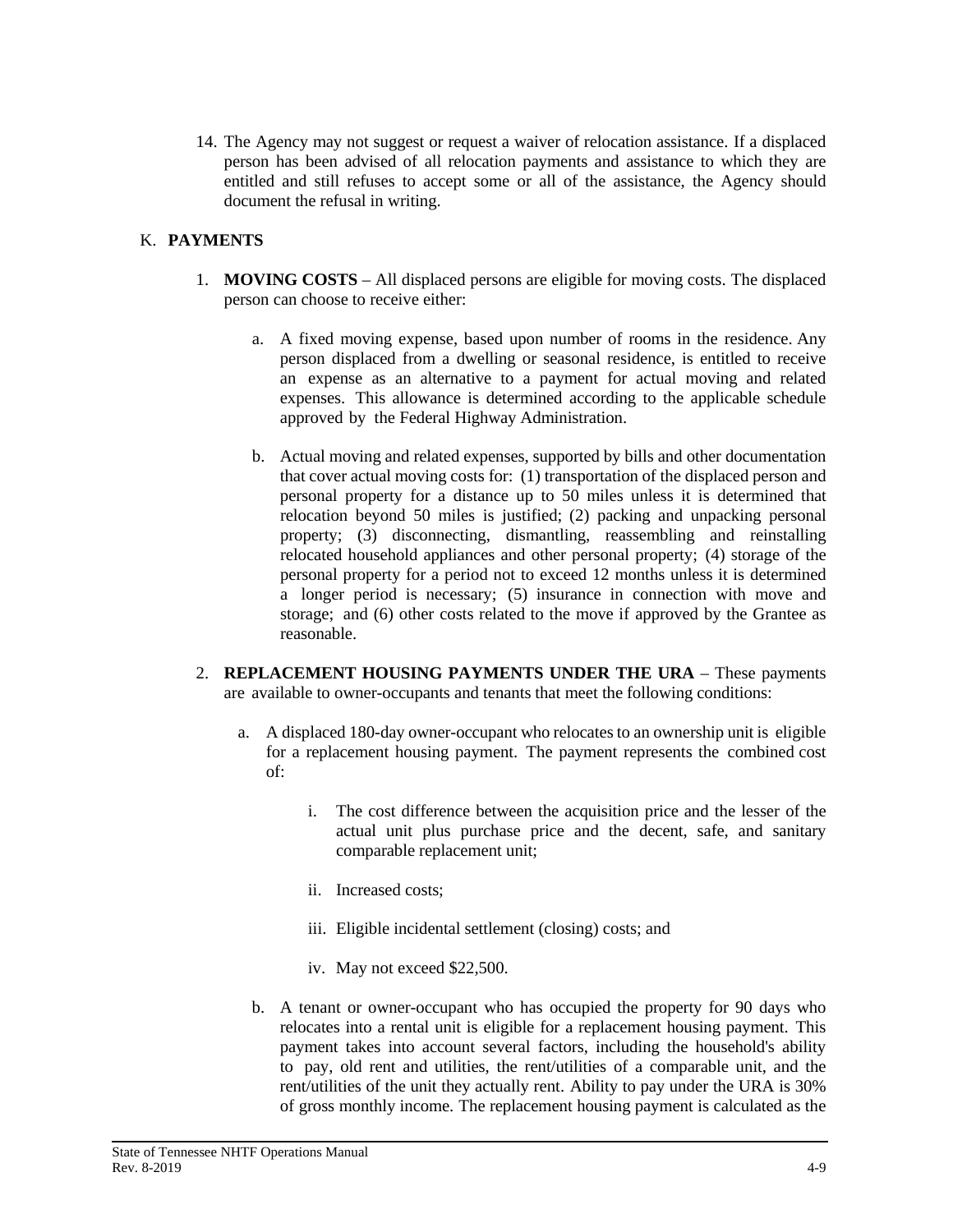difference between: the lower of the ability to pay and the old rent/utilities; and the lower of the comparable rent/utilities and the rent/utilities of the new unit they actually select. The payment may not exceed \$5,250.

- c. For households who have been in residence less than 90 days, the replacement housing payment is calculated as the difference between the ability to pay and the lower of the comparable unit rent/utilities and the actually selected unit rent/utilities.
	- i. Both the 90 day and the less than 90 day tenant must receive their replacement housing payment in installments.
- d. A tenant who relocates to an ownership unit is eligible for a down payment assistance payment. The down payment assistance payment must be applied to the purchase price of the replacement dwelling and related incidental expenses. Down payment assistance for a renter that wishes to become a homeowner is calculated in the same manner as the renter assistance payment except that there is no provision for the new unit actually selected by the household. The down payment assistance must be paid in lump sum.
	- e. While not a requirement, the program administrator may work with the local PHA to offer eligible displaced tenants a Section 8 Certificate or Housing Voucher necessary as an alternative to cash rental assistance.
		- i. A displaced person must be informed of his or her option to choose cash or, if offered, Section 8 assistance.
		- ii. Since Section 8 assistance is adjusted periodically for increased market rents and because it is unlikely to cease at the end of 42 months, this will be a more valuable option than cash for a substantial number of lowerincome tenants. The program also benefits when Section 8 assistance is used in place of a replacement housing payment.
		- iii. In the unusual case where the displacement dwelling rent/utility cost is less than the TTP, the tenant is eligible for cash to cover the gap. In the case of a Section 8 Voucher, if the rent/utility cost of the replacement dwelling (actual or comparable, whichever is less) exceeds the payment standard, the tenant will qualify for cash to cover the gap.

#### L. **SPECIAL CONSIDERATIONS CONCERNING THE DENIAL OF CLAIMS**

- 1. Payments for down payment assistance must be applied to the purchase of a replacement dwelling and related incidental expenses.
- 2. Payments for rental assistance to owners or renters need not necessarily be applied to housing costs. The rental assistance payment must be made in installments. The Grantee has no right to question the use(s) of that payment so long as the household initially occupies a standard unit.
- 3. If a payment must be denied, the Grantee must: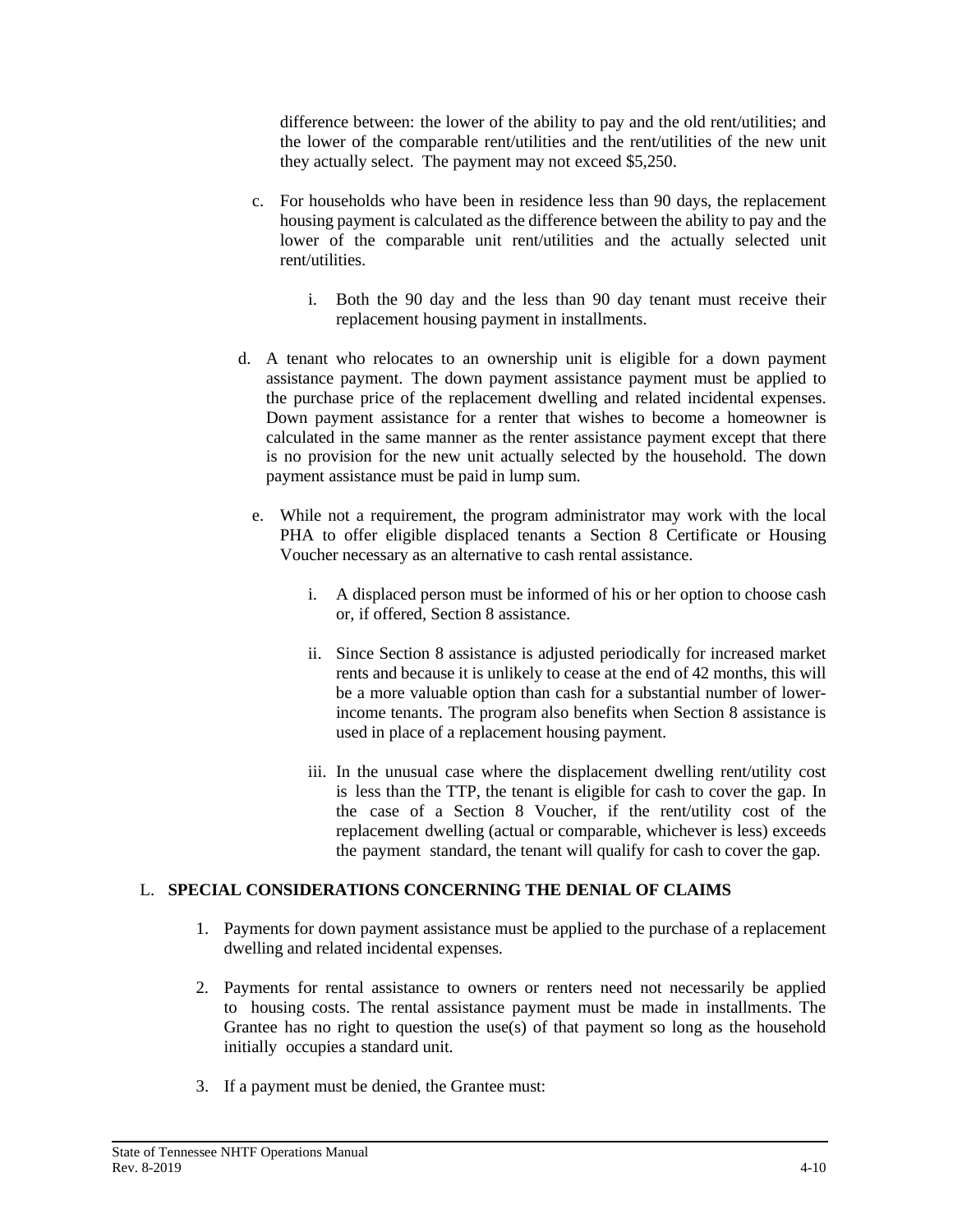- a. Inform the claimant in writing why the claim is being denied.
- b. Indicate what assistance is available to bring the current unit up to code (in case of a substandard unit).
- c. Indicate the ongoing opportunity to qualify for assistance by moving into a standard unit (if the case of moving to a substandard unit is the reason for denying the claim).
- d. Fully document its efforts to provide payments, the reasons payments were not made, and signed waivers of payment, if possible.
- e. Fully document its initial notification and all later reminders of the requirement to submit the claim within 18 months of the move (if this is the reason for denying the claim).
- 4. The claim may be denied for any of the following reasons:
	- a. The unit is substandard.
	- b. The move was not completed within one year of the date of removal from the acquired dwelling or the date of receipt of final payment (if owner-occupant), whichever is later.
	- c. Or the claim was not submitted within 18 months of the move.

# **5. RENT BURDEN AND ECONOMIC DISPLACEMENT INTRODUCTION**

- A. **RENT BURDEN** If a tenant's rent increases as a result of a federally assisted activity, and the rent is more than the tenant can afford, the tenant is "rent burdened".
	- 1. Rent Burden is defined differently under various HUD programs. In general, the factors considered are (1) whether the old rent went up and (2) what percentage of income the new rent and utility costs represent.
	- 2. The NHTF program uses the 30% of gross income threshold for tenants whose incomes are above the Section 8 Lower Income Limit and the Section 8 Total Tenant Payment (TTP) as the threshold for tenants at or below the Section 8 Lower Income Limit.
	- 3. TTP is the greatest of 30% of adjusted income or 10% of gross monthly income.
- B. **ECONOMIC DISPLACEMENT** Occupants who move because their rent went up and they could not be offered a decent, safe, and sanitary, affordable unit within the project, are "economically" displaced, and are due the same relocation considerations as an occupant who is physically displaced.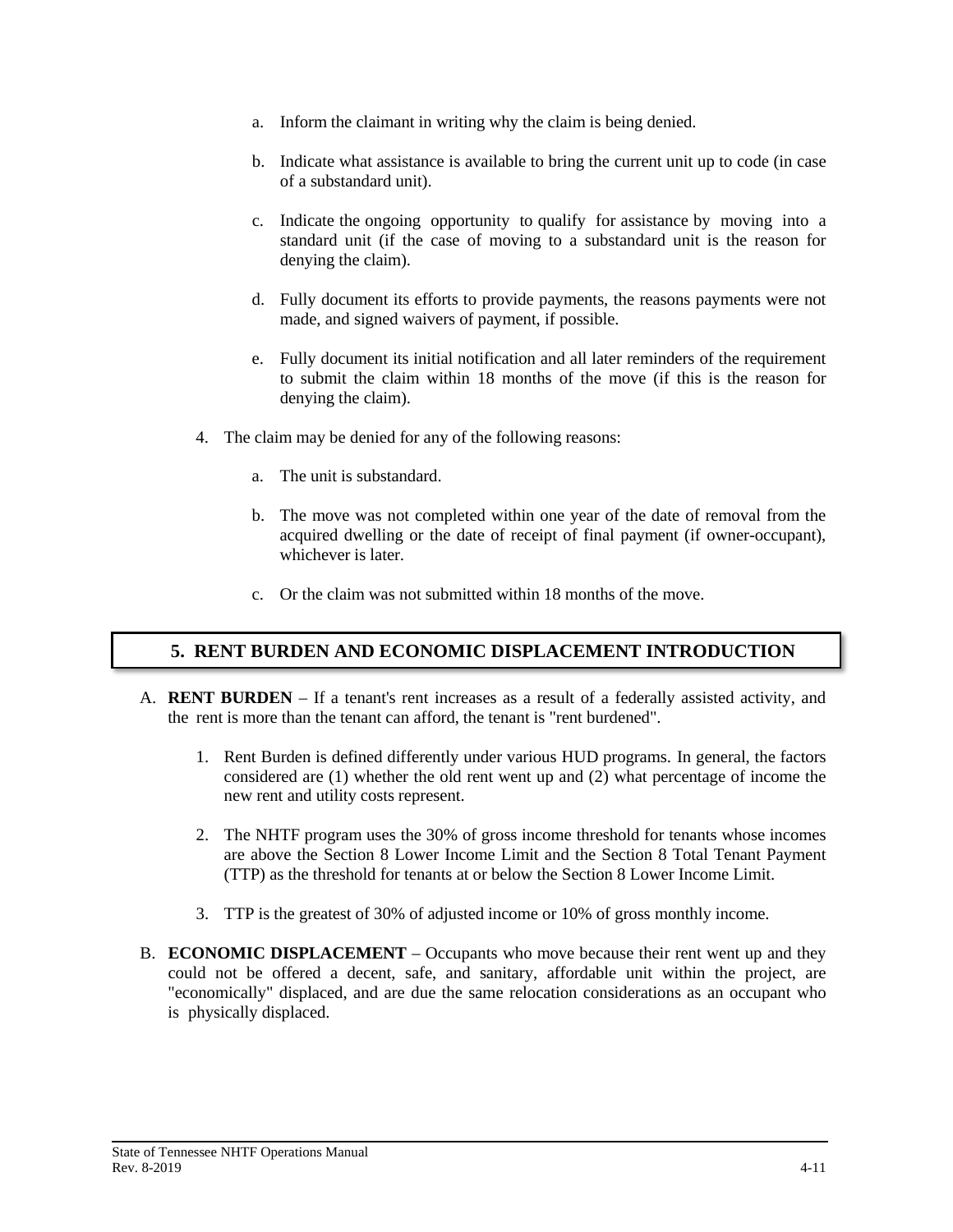### **6. OPTIONAL RELOCATION ASSISTANCE**

- A. **TEMPORARY BUT VOLUNTARY DISPLACEMENT** NHTF funds may be used to provide relocation assistance to persons who are temporarily but voluntarily displaced. The Uniform Act does not mandate benefits to homeowners who participate in the program on a voluntary basis but may be temporarily relocated due to reconstruction of their home.
	- 1. THDA policy allows the Grantee to cover the cost of the moving expenses and a temporary living arrangement with NHTF funds.
	- 2. The Grantee must include the provision of equal relocation assistance within each class of displaced persons in their written Policies and Procedures, which are available for public review.
- B. Although temporary relocation assistance may be provided to households who are voluntarily displaced during rehabilitation, the Grantee must determine if the lead-hazard reduction work will require relocation for the safety of the household. If it is determined that temporary relocation for occupant safety is required, the Grantee *must* provide this assistance. The cost of relocation is a project soft cost and subject to the subsidy levels. *See Chapter 8, Section 6 - Occupant Protection.*

# **7. GRIEVANCE PROCEDURES**

- A. **APPEALS PROCESS** The grievance procedure must outline the appeals process contained in 49 CFR Part 24.10. These requirements include:
	- 1. The grounds for filing an appeal
	- 2. To whom the appeal should be filed
	- 3. Appropriate time limits, the displaced persons right of appeal to the State, if the complaint cannot be satisfactorily resolved.

# **8. RECORD KEEPING REQUIREMENTS**

- A. **SEPARATE CASE FILES** Grantees must maintain a separate case file on each displaced person for at least three years after project completion or after receipt of final relocation payment, whichever is later. Each case file must include the following:
	- 1. Record form with:
		- a. Data identifying the parcel and dwelling;
		- b. Number of individuals and family units;
		- c. Family composition (including age, sex, location of employment, source and amount of income);